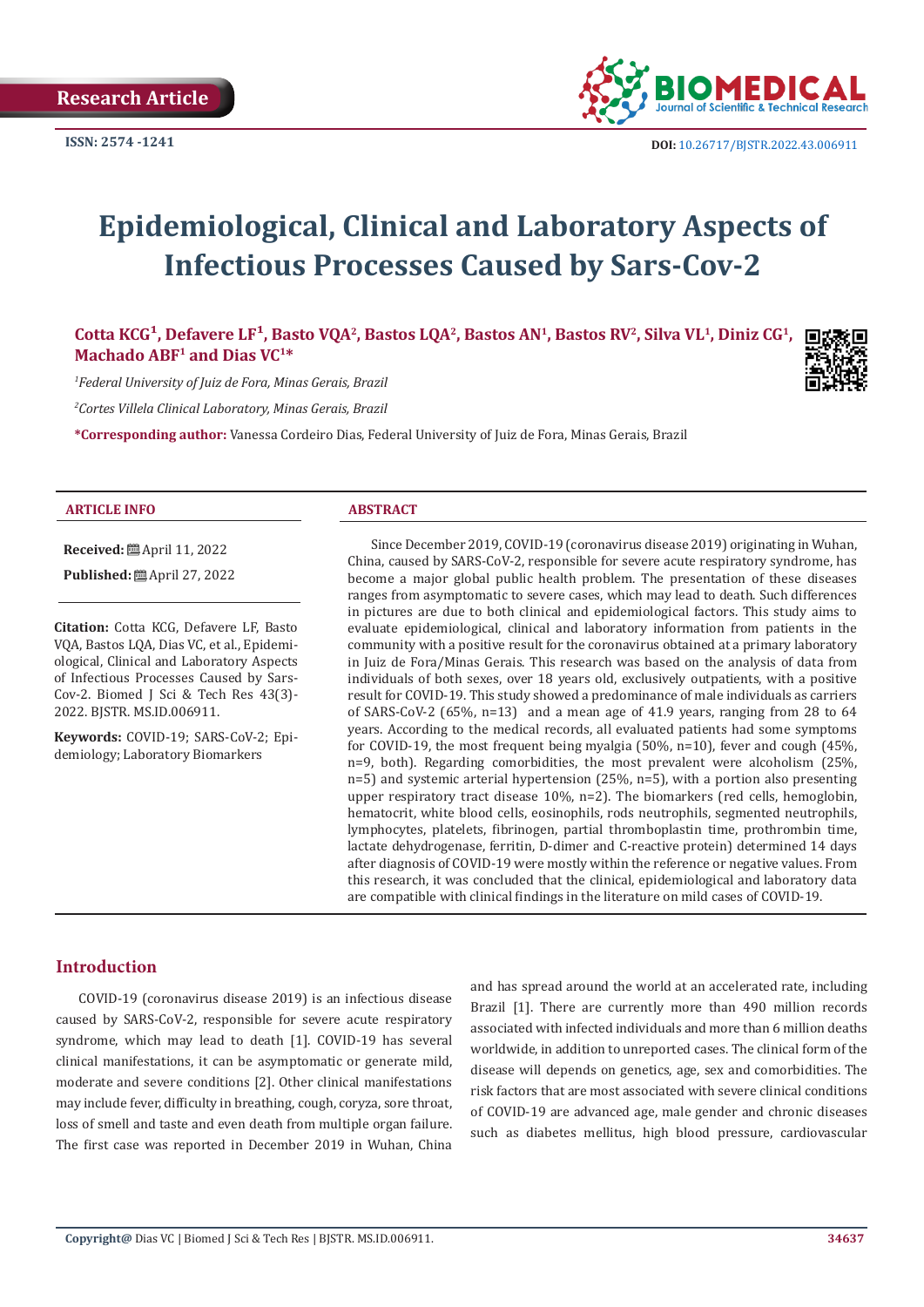diseases and chronic kidney disease [2,3]. It is believed that the pathogenesis of the coronavirus is associated with a dysregulated immune response, which generates changes in serum Cytokines levels. Excess production of pro-inflammatory cytokines results in several changes, as plasma leakage and vascular alterations [3]. Available studies on the correlation between changes in laboratory markers and COVID-19 show divergent results. The most common laboratory findings are increased C-reactive protein (CRP), lactic dehydrogenase, white blood cells, neutrophils, ferritin, D-dimer, fibrinogen, prothrombin time, thrombotic tendency and decreased lymphocytes, eosinophils, erythrocytes and platelets. Significant differences in laboratory markers were found in severe COVID-19 compared to non-severe, suggesting that changes in these markers predict disease severity [4-7]. According to one of the studies, CRP and procalcitonin levels were above the normal range in all COVID-19 patients regardless of severity [5]. The analysis of risk factors and laboratory markers associated with the severity of COVID-19 is of great importance for the management of the disease, because from this knowledge, patients with these changes will be able to have access to more intense monitoring and early medical intervention in order to prevent a worse prognosis [6]. COVID-19 pandemic has been a challenge. Then, this study aims to evaluate epidemiological, clinical and laboratory information from community patients with a positive result for the coronavirus treated at a primary laboratory in Juiz de Fora/Minas Gerais. This date can be useful to analyze the clinical prognosis of asymptomatic patients or with moderate COVID-19, with a focus on management and appropriate allocation of healthcare resources in the pandemic.

# **Materials and Methods**

This study was based on the analysis of data from individuals of both sexes, over 18 years old, exclusively outpatients, with a positive result for COVID-19 (n=20). Epidemiological, clinical and laboratory information of patients treated at a private laboratory, located in Juiz de Fora - Minas Gerais, Brazil. Thus, this research was is based on the observation of electronic medical records of these participants at the Laboratory, containing epidemiological information and test results of the individuals. The epidemiological data used were age, gender, smoking, alcoholism, systemic arterial hypertension, diabetes, upper respiratory tract disease, autoimmune disease, pregnancy, anticoagulant therapy, vitamin therapy, Influenza vaccine, Pneumococcal vaccine and travel history. The clinical information collected was fever, cough, myalgia, diarrhea, runny nose and sensorial loss. The laboratory test used for the diagnosis of COVID-19 was RT-PCR, based on the finding of SARS-CoV-2 RNA in nasopharyngeal swab. The researched laboratory biomarkers were red cells, hemoglobin, hematocrit, white blood cells, eosinophils, rods neutrophils, segmented neutrophils, lymphocytes, platelets, fibrinogen, partial thromboplastin time, prothrombin time, lactate dehydrogenase, ferritin, D-dimer and C-reactive protein (CRP). All biomarkers were determined by blood collection after 14 days of testing for COVID-19. It is important to note that this study was carried out between March and May 2020, a period in which only wild-type SARS-CoV-2 was circulating and individuals had not received any dose of vaccine for COVID-19. This study was carried out through consultation and consent of the participants, according to a project approved by the Research Ethics Committee of UFJF, with number 4.057.992, CAAE 31527720.3.0000.5147.

# **Results**

According to medical records, none of the patients evaluated in this research were asymptomatic for COVID-19. Among the most frequent symptoms were myalgia (50%, n=10) and fever and cough (45%, n=9). 35% (n=7) reported runny nose and diarrhea, and 40% (n=8) reported sensorial loss (Table 1. Clinical and epidemiological profile of patients with moderate COVID-19 and supplementary material). Assessment of comorbidities reported by patients diagnosed with COVID-19 in this study revealed 25% of patients with alcoholism and systemic arterial hypertension, 10% with upper respiratory tract disease and 5% with pregnancy (Table 1. Clinical and epidemiological profile of patients with moderate COVID-19 and supplementary material). According to Table 1, 15% (n=3) of patients reported anticoagulant therapy, 20% (n=4) revealed therapy vitamin, 45% (n=9) reported having received influenza vaccine, 5% (n=1) pneumococcal vaccine, and 25% (n=5) reported travel history. None of the patients reported smoking, diabetes or autoimmune disease. There was an increase in hemoglobin, white blood cells, segmented neutrophils and platelets in 10% of patients. 20% had an increase in red cells and 10% had a decrease, 40% had an increase in hematocrit and 10% had a decrease, 15% had a decrease in eosinophils, 50% had a decrease in neutrophils rods, 40% had an increase in fibrinogen, 95% had an increase in partial thromboplastin time, 50% had an increase in prothrombin time, 5% showed an increase in lactic dehydrogenase, 60% showed an increase in ferritin and 20% showed positive CRP [\(Supplementary material\)](https://biomedres.us/pdfs/BJSTR.MS.ID.006911-Supplementary-Material.pdf). Lymphocytes and D-dimer were within the reference value in all patients (Table 2. Laboratory data of patients with moderate COVID-19 and supplementary material).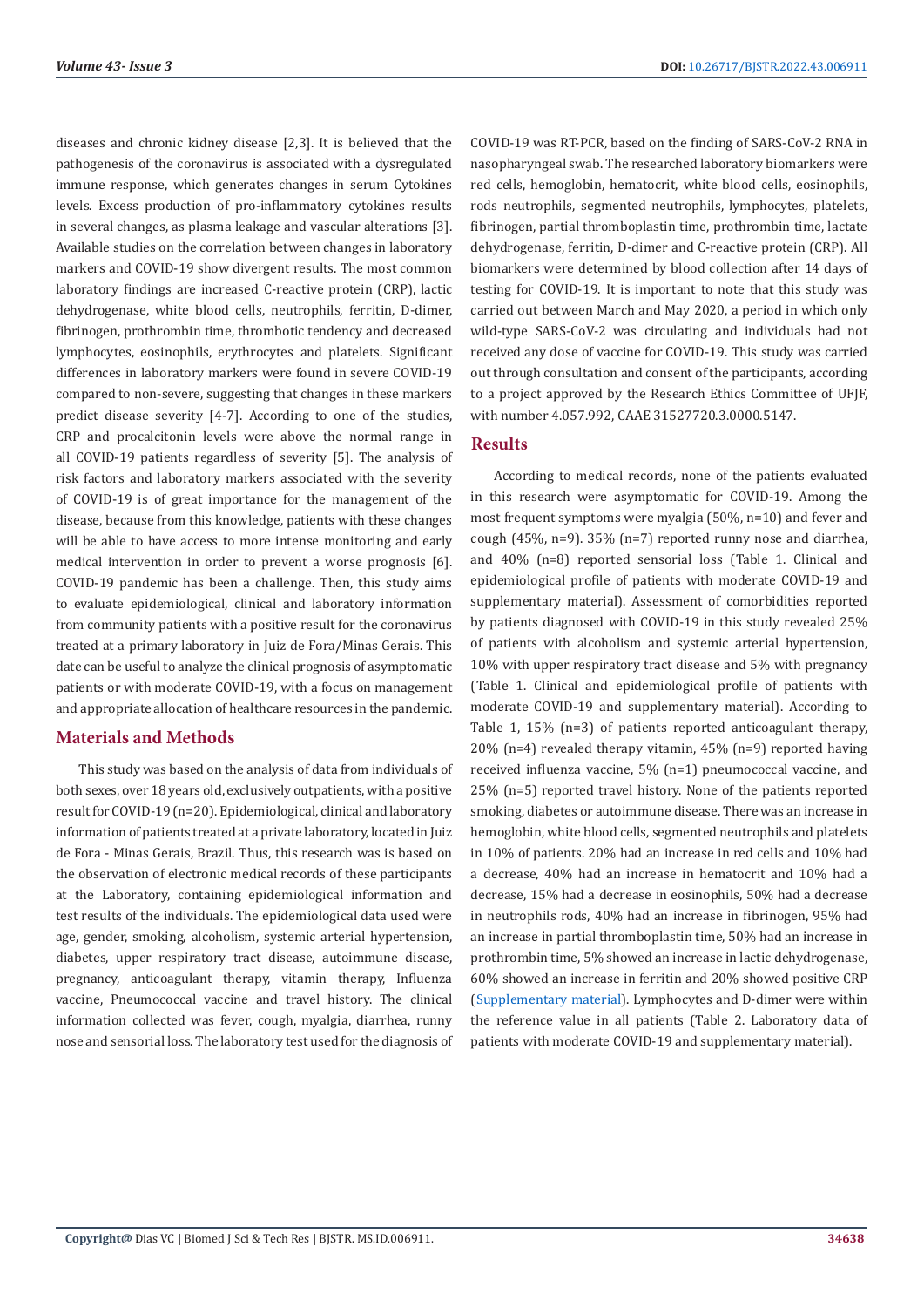| Clinical and epidemiological<br>data | Mean [minimum value/<br>maximum value] or number of<br>patients [% of patients] |  |
|--------------------------------------|---------------------------------------------------------------------------------|--|
| Male                                 | 13[65]                                                                          |  |
| Age                                  | 41,9[28/64]                                                                     |  |
| Smoking                              | $\mathbf{0}$                                                                    |  |
| Alcoholism                           | 5[25]                                                                           |  |
| Systemic arterial hypertension       | 5[25]                                                                           |  |
| <b>Diabetes</b>                      | $\mathbf{0}$                                                                    |  |
| Upper respiratory tract disease      | 2[10]                                                                           |  |
| Autoimmune disease                   | $\mathbf{0}$                                                                    |  |
| Pregnancy                            | 1[5]                                                                            |  |
| Use of anticoagulant                 | 3[15]                                                                           |  |
| Vitamin use                          | 4[20]                                                                           |  |
| Influenza vaccine                    | 9[45]                                                                           |  |
| Pneumococcus vaccine                 | 1[5]                                                                            |  |
| Travel history                       | 5[25]                                                                           |  |
| Fever                                | 9[45]                                                                           |  |
| Cough                                | 9[45]                                                                           |  |
| Myalgia                              | 10[50]                                                                          |  |
| Diarrhea                             | 7[35]                                                                           |  |
| Coryza                               | 7[35]                                                                           |  |
| Sensory loss                         | 8[40]                                                                           |  |

**Table 1:** Clinical and epidemiological profile of patients with moderate COVID-19.

**Table 2:** Laboratory data of patients with moderate COVID-19.

| Laboratory data                         | Mean [minimum value/<br>maximum value] or<br>number of patients within<br>the reference value [% of<br>patients] | Reference values                         |
|-----------------------------------------|------------------------------------------------------------------------------------------------------------------|------------------------------------------|
| Red Cells                               | 4.93 [3.70/5.95]                                                                                                 | $4,2 - 5,4$ millions/<br>mm <sup>3</sup> |
| Hemoglobin                              | 14.59 [11.30/17.10]                                                                                              | $4,2 - 5,4$ millions/<br>mm <sup>3</sup> |
| Hematocrit                              | 43,83 [33.00/51.20]                                                                                              | $36 - 46%$                               |
| White bloodcells                        | 7505 [4800/17200]                                                                                                | $4000 - 10000 /$<br>mm <sup>3</sup>      |
| Eosinophil                              | 84.63 [0/226.30]                                                                                                 | $40 - 600 / mm3$                         |
| Neutrophils - rods                      | 47.3 [0/226.30]                                                                                                  | $80 - 400 / mm3$                         |
| Neutrophils -<br>segmented              | 4375.36 [2059.10/6959.70]                                                                                        | 2000-7000 /mm <sup>3</sup>               |
| Lymphocytes                             | 2337.84 [1650.00/3298.10]                                                                                        | $800 - 4000$ /mm <sup>3</sup>            |
| Platelets                               | 336.95 [215/508]                                                                                                 | $140 - 450$<br>thousand/ $mm3$           |
| Fibrinogen                              | 383.11 [239/714]                                                                                                 | 175 - 400 mg/dL                          |
| Partial<br>thromboplastin<br>time (PTT) | 31.11 [29.90/36.90]                                                                                              | $30 - 40s$                               |

| Prothrombin time<br>(PT)    | 13.58 [13.10/14.50]    | $9.17 - 13.1$ s                    |
|-----------------------------|------------------------|------------------------------------|
| Lactate<br>dehydrogenase    | 312.05 [218/510]       | 200 - 480 U/L                      |
| Ferritin (ng/mL)            | 454,13 [49,10/1329,30] | M: 10-204 H:21,8-<br>$274,6$ ng/mL |
| D-dimer (ng/mL)             | 20 [100%]              | Less than $200$ ng/<br>mL          |
| C-reactive protein<br>(CRP) | 16 [80%]               | Negative                           |

# **Discussion**

Like most infections, the virulence of SARS-CoV-2 occurs on a continuum, the disease may display symptoms ranging from those found in normal cases of flu to breathing difficulties and pneumonia, some individuals who attain the infection are asymptomatic, others experience mild disease, whereas a small subset of individuals progress to serious or life-threatening COVID-19 [3,8]. Patients with COVID-19 experience varying degrees of severity, and 80% of them have mild infection [9]. In the present study, the 20 patients analyzed had mild cases of COVID-19 and were treated without the need for hospitalization. The RT-PCR test is used to identify coronavirus RNA in nasopharynx, oropharynx and lower respiratory tract samples as well [10]. Although it is a very effective method, infection cannot be absolutely ruled out by a negative result, and it is important to analyze the patient's clinical conditions, as well as the epidemiological information [10]. Thus, based on the results obtained in this study, it is possible to infer that the laboratory diagnosis performed early (acute phase of infection), as well as using an analytical methodology considered gold standard such as RT-PCR for COVID-19 may have contributed to the favorable outcome of these individuals. The most common clinical symptoms of COVID-19 reported in several researches were fever, cough, headache, sore throat, anorexia, myalgia, dyspnea, and sputum production [3,9]. In addition, the patients may lose the ability to taste and smell, and some have vomiting and diarrhea [3,8]. 50% of patients in the study reported myalgia although other symptoms have also been reported, such as fever, cough, diarrhea, runny nose and sensorial less, corroborating previous research. Male sex has been shown in previous studies as one of the risk factors for the development of COVID-19 [2]. 65% of the patients analyzed in the present study were men, which confirms the finding. COVID-19 is assumed to be able to damage organs including the liver, kidneys, heart, and other organs, and pre-existing comorbidities of these organs further promote the progression of COVID-19 and lead to severe and fatal outcomes [2].

Many studies have demonstrated that the presence of comorbidities is more common among patients with severe COVID-19, including cardiovascular disease, hypertension,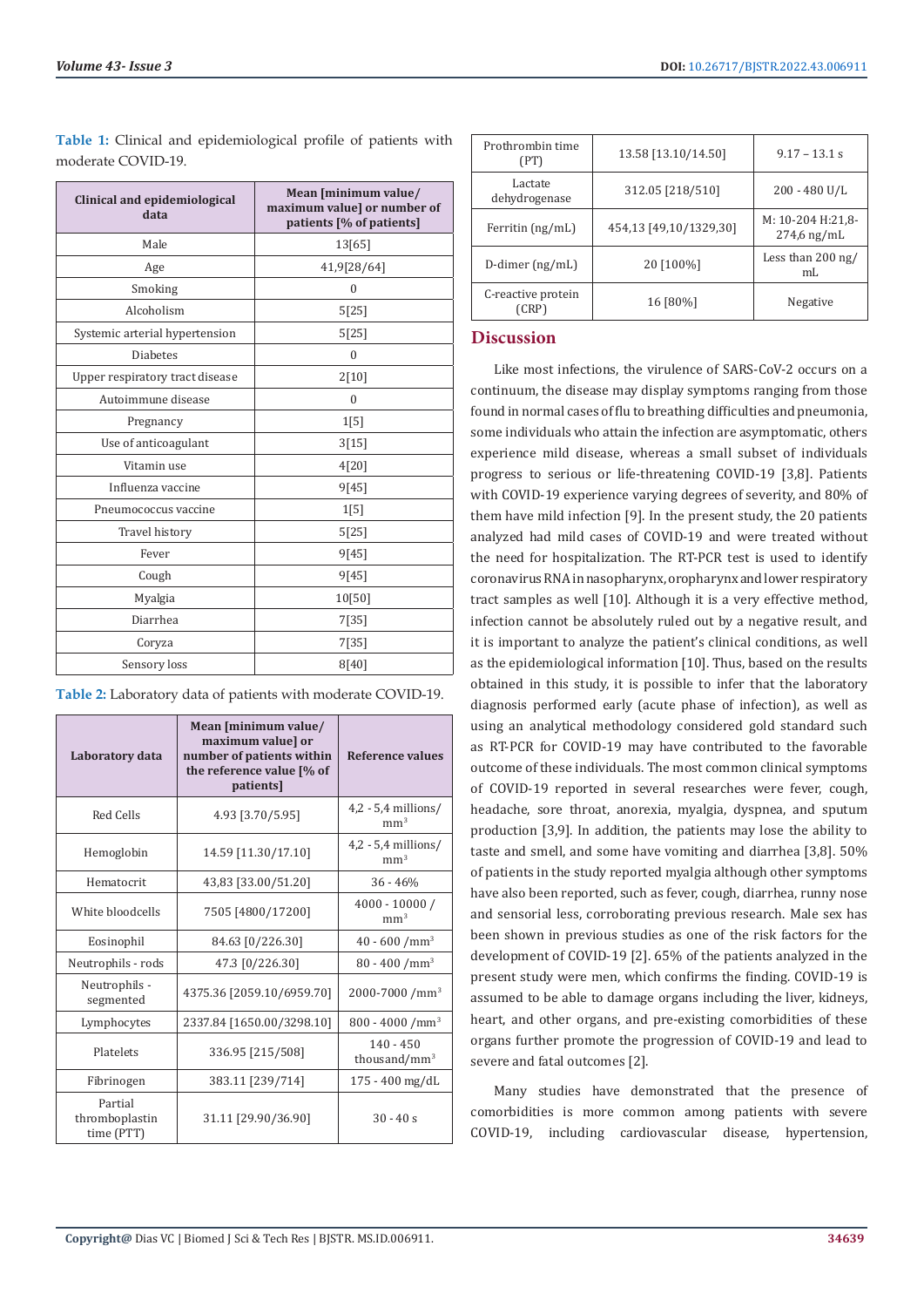diabetes, COPD, malignancy, chronic obstructive pulmonary disease, cerebrovascular diseases, and chronic kidney disease [2]. The sustained low level of immunity in patients with diabetes and hypertension will lead to reduced resistance to viral infections [2]. Long-term diabetes and hypertension can damage the vascular structure and weaken the heart function, which makes these patients more likely to develop critical disease in COVID-19 [2]. A significant portion of the patients (25%) had systemic arterial hypertension and alcoholism. A smaller portion (10%) had upper respiratory tract disease. None of the analyzed patients reported diabetes and autoimmune disease. The lower prevalence of comorbidities, in this study, is a result that corroborates the current literature, since the patients analyzed had mild cases of COVID-19, while pre-existing pathologies influence the development of severe conditions. Most patients received the vaccine against the Influenza virus. These data support the hypothesis of the existence of cross-immunity between the Influenza virus and SARS-CoV-2, a fact that has been previously observed with other coronaviruses (17). It was also suggested that the immunity induced by the vaccine against Influenza could generate a maintained immunity (bystander immunity), which will "help" in the fight against infection by the new coronavirus. This fact reinforces the potential benefit of Influenza vaccination to reduce the severity of COVID-19 disease [11].

Considering the multisystemic effects of both excessive alcohol consumption and COVID-19, alcohol abuse synergistically increases the risk of cardiac injury, acute respiratory distress syndrome, pulmonary fibrosis, and liver damage, thereby worsening disease prognosis and outcome [12]. The report of alcohol consumption among the individuals in this research (45%, n=5) was not relevant for understanding the unfavorable prognosis of COVID-19. as it was associated with being controlled, of the occasional type, reaffirming that the absence of comorbidities predisposes to mild conditions. The same occurs with smoking, which was not reported by any patient analyzed. However, epidemiological meta-analyses findings suggest that active smoking is significantly linked with the risk of more severity of COVID-19 [13]. It was shown, in this pandemic period, that there are biomarkers related to SARS-CoV-2, thus demonstrating their importance, either as an indicator of the current state of the disease, or as a prognostic marker [14]. In the analysis of the blood count, an important element that must be evaluated is lymphopenia (reduction in the number of lymphocytes), in addition to the fact that in some cases neutrophilia (increase in the number of neutrophils) is also highlighted [15]. The reduction in the number of lymphocytes is a marker suggesting inhibition of the immune response during COVID-19 [16,17]. Such result was not found in our study, since the lymphocyte counts of the patients were within the expected range. With regard to the neutrophil count, an increase in this marker was observed in 10%

of patients with COVID-19.

It was observed that an increase in ferritin occurred in some patients who tested positive for COVID-19. Ferritin is an important mediator of immune dysregulation, since hyperferritinemia has a pro-inflammatory effect and contributes to cytokine storming [18]. Markers such as elevated D-dimer, prothrombin time and lactate dehydrogenase and reduced hemoglobin were also found in laboratory tests of individuals with the infection [3]. In relation to the analyzed patients it is noticed that some showed an increase of prothrombin time and lactate dehydrogenase, but all of them were with the rates of d-dimer in the parameter of normality. In relation to hemoglobin it was observed an increase. Another alteration found in hemostasis is the increase in partial thromboplastin time [19]. Such alteration was also observed in the analyzed medical records. Based on the biomarkers analyzed, it was found that leukocyte and platelet counts, fibrinogen determination, lactic dehydrogenase and ferritin may be tools of choice for monitoring and prognosticating community COVID-19 cases, as they have been shown to be altered in individuals with this disease profile, even late (14 days after laboratory diagnosis of COVID-19)

### **Conclusion**

In conclusion, our results do not indicate that adult patients with a low incidence of comorbidities affected by COVID-19 have little significant changes in laboratory biomarkers. These findings indicate a good prognosis for the disease, denying the need for hospitalization. Future studies are needed to understand the correlation between the presence of the coronavirus and its various variants of concern for the microbiota of the upper respiratory tract of its host.

# **Conflict of Interest**

None to declare.

## **Funding**

Cortes Villela Clinical Laboratory, UFJF, FAPEMIG.

#### **References**

- 1. [Yang Di, Xuesong Gao, Yijin Zhang, Ping Gao, Hongjie Li, et al. \(2020\) A](https://pubmed.ncbi.nlm.nih.gov/33169084/) [suspected case of COVID-19 turned into a confirmed case a case report.](https://pubmed.ncbi.nlm.nih.gov/33169084/) [Future Virology 15\(6\): 335-339.](https://pubmed.ncbi.nlm.nih.gov/33169084/)
- 2. [Zhang, Jin jin \(2022\) Risk and Protective Factors for COVID-19 Morbidity](https://link.springer.com/article/10.1007/s12016-022-08921-5) [Severity and Mortality. Clinical Reviews in Allergy & Immunology, p.](https://link.springer.com/article/10.1007/s12016-022-08921-5) [1-18.](https://link.springer.com/article/10.1007/s12016-022-08921-5)
- 3. [Zafer, Mai M, Hadir A El Mahallawy, Hossam M Ashour \(2021\) Severe](https://pubmed.ncbi.nlm.nih.gov/33445583/) [COVID-19 and sepsis: Immune pathogenesis and laboratory markers](https://pubmed.ncbi.nlm.nih.gov/33445583/) [Microorganisms 9\(1\): 159.](https://pubmed.ncbi.nlm.nih.gov/33445583/)
- 4. Al Harbi, Mariam, Nawal Al Kaabi, Asma Al Nuaimi, Jehad Abdalla, et al. (2022) Clinical and laboratory characteristics of patients hospitalised with COVID-19 clinical outcomes in Abu Dhabi United Arab Emirates. BMC Infectious Diseases 22(1): 1-9.